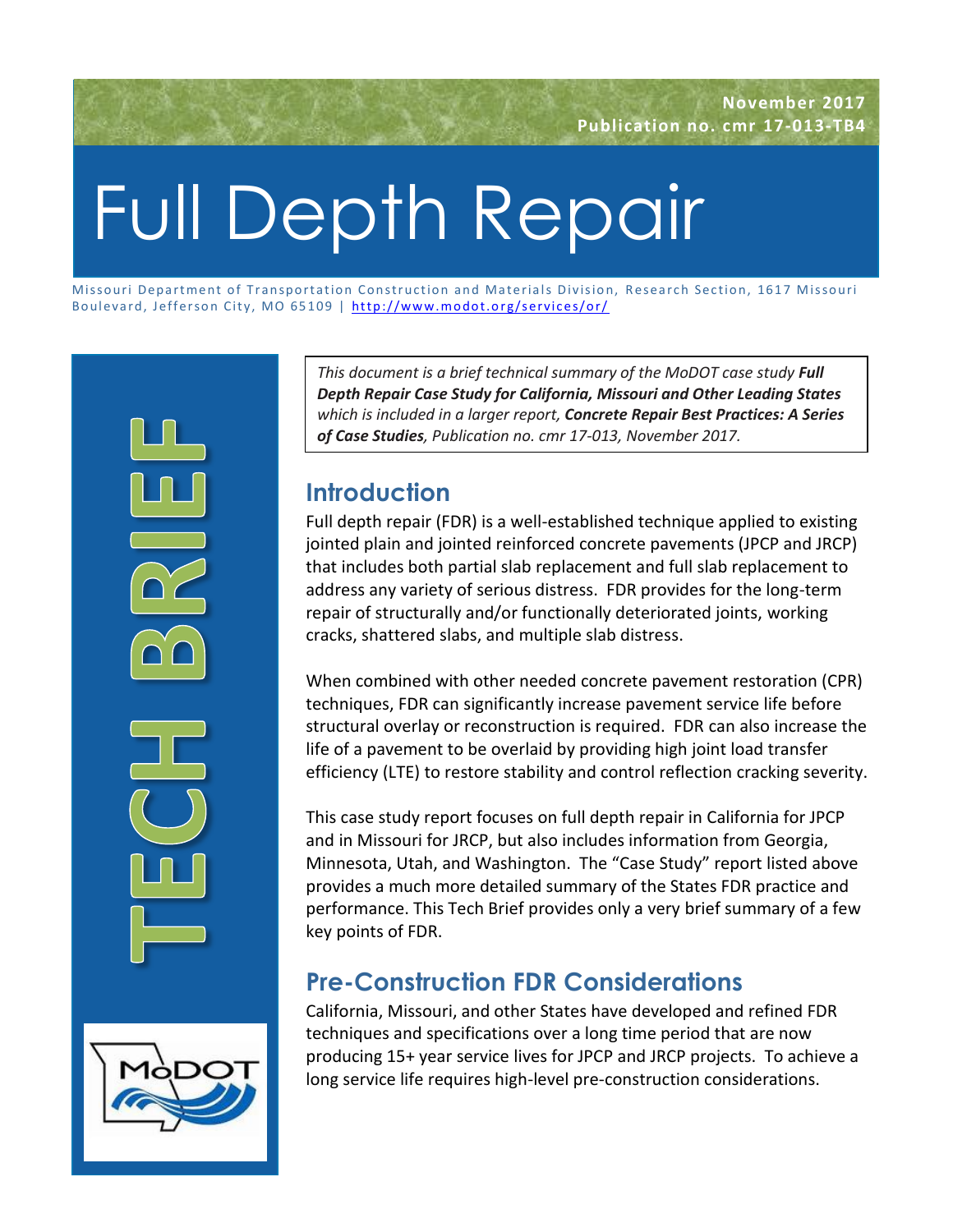## **Appropriate Existing Condition**

Slab replacement in California is used to address severe deterioration (stage 3 cracking) of individual slabs in isolated areas when other strategies, including doing nothing, cannot extend the service life by at least 5 years or are not cost-effective.

- <10% stage 3 cracking (3 or more pieces) individual slab replacement.
- 10-20% stage 3 cracking life cycle cost analysis to determine replace slabs or lanes.
- >20% stage 3 cracking lane replacement.

Missouri uses FDR for both JPCP and JRCP slabs. The extent of longitudinal cracking, transverse cracking, and JRCP joint spalling are used as criteria for selecting FDR.

#### **Replacing Individual Distressed Slabs**

In determining the need for slab replacement, California considers the extent and type of distress observed within a project. The following assessment criteria are used to determine if slabs need to be replaced: Slabs with two or more corner breaks, slabs with third-stage cracking, slabs with segments that are moving relative to each other, slabs damaged due to lack of support caused by settlement, base failure, or excessive curling, and slabs with longitudinal or transverse cracks more than ½ inch wide.

### **FDR Dowel Load Transfer Design**

States' designs for dowel bar layout, dowel bar diameter, and length of FDR vary, as summarized in Table 1. Figure 1 shows the California layout of the dowels. The dowel bar diameter is perhaps the most critical factor, since a slight change in diameter dramatically affects the steel/concrete bearing stress under a wheel load, which greatly affects joint LTE, erosion, faulting, and roughness.

Many experimental tests have shown that larger diameter bars show less joint faulting in new JPCP and also in FDR. Given the fact that transverse joint faulting is always greater at the outer edge of the slab, the outer two or three dowel bars are most critical to provide longterm high LTE. Therefore, the diameter of these bars and spacing are most critical factors.

| <b>State</b> | Slab<br><b>Thick</b><br>(in) | <b>Dowel</b><br>Locat-<br>ion | <b>Dowels At</b><br>Joint,<br>(in) | <b>Dowel</b><br>Dia-meter<br>(in) |
|--------------|------------------------------|-------------------------------|------------------------------------|-----------------------------------|
| CA           | $=< 9$                       | <b>WP</b>                     | 8@12                               | 1.25                              |
| CA           | >9                           | <b>WP</b>                     | 8 @ 12                             | 1.5                               |
| <b>MO</b>    | All                          | <b>WP</b>                     | 10@ 12                             | 1.0                               |
| UT           | All                          | <b>WP</b>                     | 8@ 12                              | 1.5                               |
| <b>WA</b>    | All                          | Uni-form                      | 11@12                              | 1.5                               |
| <b>MN</b>    | All                          | Uni-form                      | 11@12                              | 1.25                              |
| GA           | $=< 10$                      | Uni-form                      | 11 @ 16                            | 1.25                              |
| GA           | $>10$                        | Uni-form                      | 11 @ 16                            | 1.5                               |







Which is the best design? The larger diameter dowel bar should be the most effective in reducing long-term transverse joint faulting of FDR. California, Utah, Washington, and Georgia use 1.5-inch diameter dowels, and these States have four to five dowels per wheel path. These States have shown no significant faulting of FDR with these designs. Minnesota conducted a 2013 study on adequacy of anchoring dowels after some failures on a project and found a lack of bonding agent around the dowels from all contractors. They changed back from 8 dowels bars to 11 bars due to this problem with workmanship and increased the diameter to

## Page 2 Tech Brief: Full Depth Repair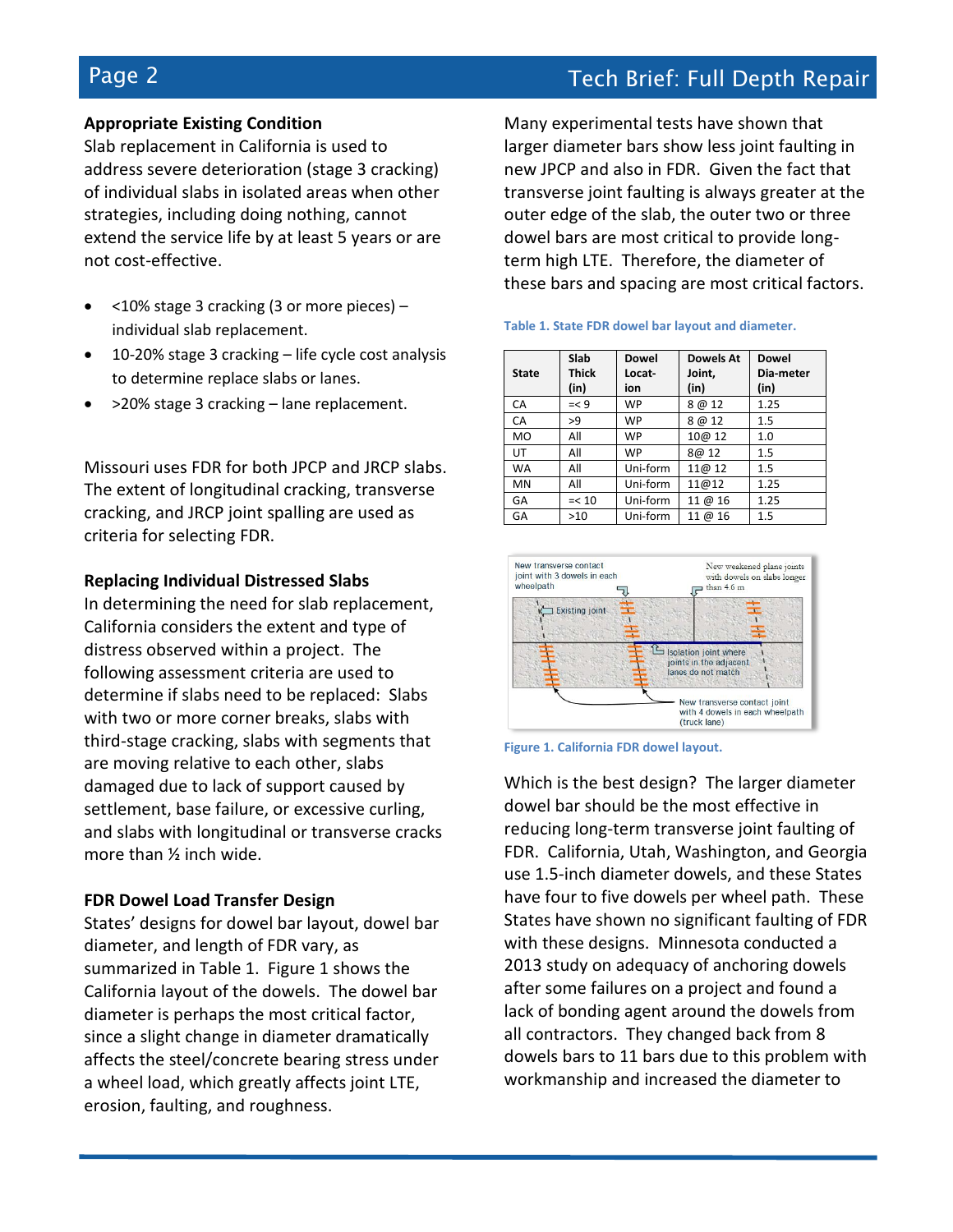1.25 inch, spread over 11 dowels uniformly spaced.

#### **FDR PCC and Base Repair**

The base course beneath the slab must provide adequate long-term support to the new FDR, just as in new design. If this is not provided, the FDR will fail no matter how well all the other construction steps are performed. Assessing the underlying base condition and determining when underlying base should be replaced is one of the more challenging aspects to slab replacements since the base layer is not visible until removal of the slab layer. Coring and ground penetrating radar can be used to investigate its condition, but these activities have limitations including time, expense, and accuracy (limited sampling).

An efficient method used by California for estimating base replacement during design is to use the surface distresses of the concrete slab to indicate base failure, considering that deteriorated base can extend beyond an individual slab into adjacent areas. Distress indicators include:

- Cracking with settlement > ¼ inch.
- Rocking slabs (typical with pumping fines).
- Spalling > 2 square feet total or > 2 inches wide over 75% of the crack length.

#### **Length and Width of FDR**

Another major design detail is FDR length (both minimum and maximum) that may have an effect on joint faulting and cracking. Nearly all States require full lane width for structural stability purposes. State recommendations for minimum length vary from 4, 5, and 6 feet. While most of these States require 6-ft minimum length, none report having excessive longitudinal cracking develop over time. Research has been somewhat inconclusive for doweled FDR, with some evidence that shorter

slabs (especially 3 ft) tend to develop more longitudinal cracking. The maximum length of FDR is also important. Most States have maximum lengths to control transverse fatigue cracking. Missouri has a  $15 + or - 5$  ft maximum when the repair area equals or exceeds 30 feet. California has a maximum joint spacing of 15 feet.

## **Full-Depth Repair Specifications**

All of the States included in this study have spent many years refining and improving these highly effective specifications for FDR. Table 2 summarizes their specifications, special provisions, and other documents.

#### **Table 2. Summary of State specifications.**

| <b>State</b> | <b>Specification</b>                           |  |  |
|--------------|------------------------------------------------|--|--|
| CA           | Section 41-9: Individual Slab Replacement, ISR |  |  |
|              | (2015)                                         |  |  |
|              | Concrete Pavement Guide                        |  |  |
| GA           | GA 452, 504, 609                               |  |  |
| <b>MN</b>    | <b>MnDOT 2302 SP</b>                           |  |  |
| <b>MO</b>    | MoDOT Standard Specification 613.10. MoDOT     |  |  |
|              | Standard Drawing 613 (Sheet #1)                |  |  |
| UΤ           | UDOT: PCC 3055 Precast: SP 02757S, PB4, 2753   |  |  |
| <b>WA</b>    | Standard Plan A-60.10-03. WSDOT 5-01 Cement    |  |  |
|              | Concrete Pavement Rehab.                       |  |  |

#### **Dowel Bar Anchoring**

Anchoring of the dowel bars into the existing slab is the most critical construction step for FDR. If this is not done adequately, the dowels will eventually become loose, the FDR joint will lose joint LTE, and pumping and faulting will develop along with cracking and settlements.

The process is to drill holes, clean with air, inject epoxy resin into the hole, rotate the bar during insertion, use grout retention rings (some States), place end caps on protruding dowels, and coat bars with lubricant. The grout retention rings are an important part of a system for anchoring dowels that includes the proper consistency and strength of anchor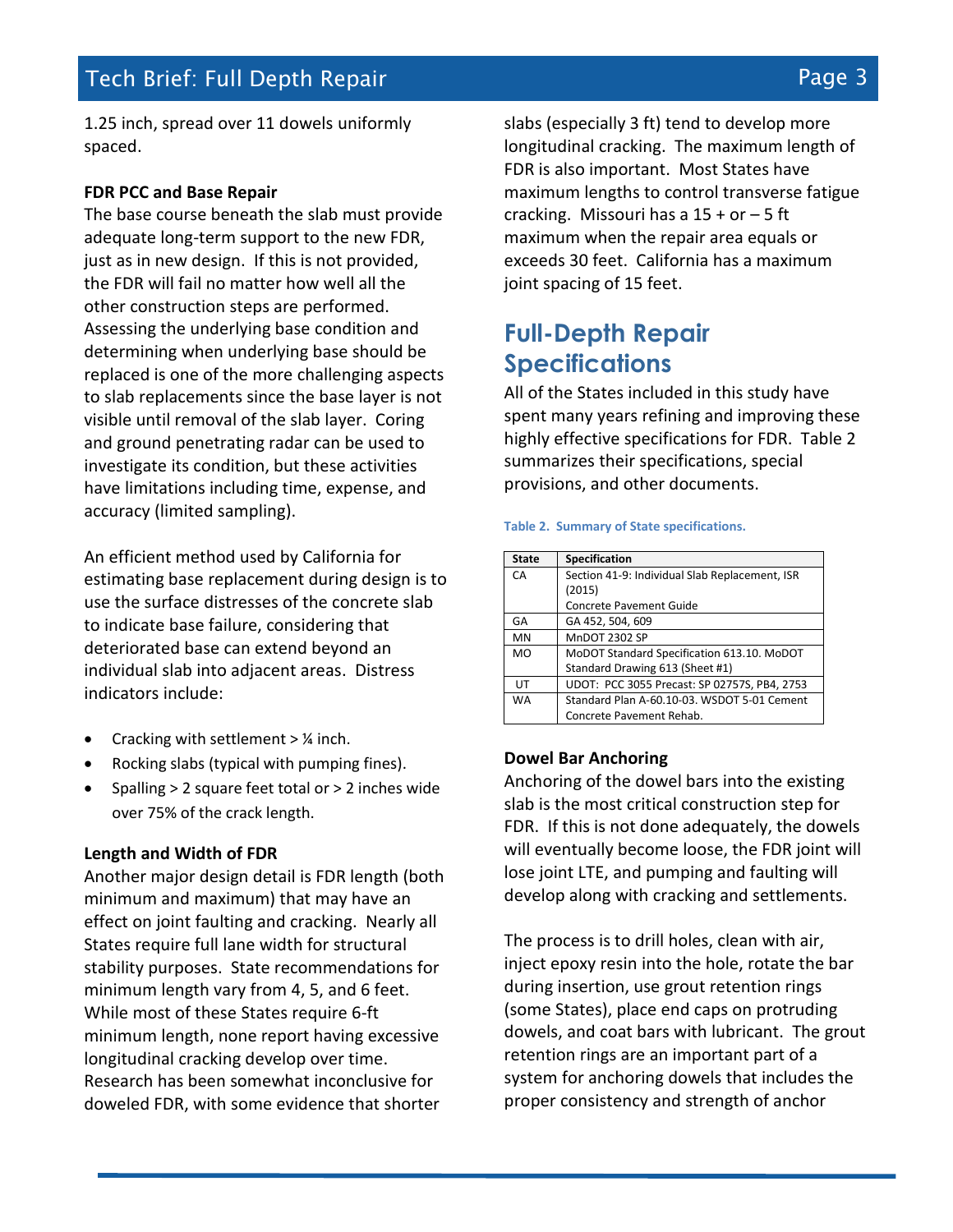materials (cementitious grout or epoxy-based material), the right annular gap for the material being used, the proper injection of the material into the drilled hole, the proper technique for inserting and rotating the dowel to eliminate voids in the gap, and the grout retention ring to force full grout coverage at the joint face (the critical location) and hold it all in place until it sets.

Can dowels be anchored between existing dowel bars? Contractor feedback concludes that placement of dowels between existing dowels does not work. Practical solution is to extend the FDR about 12 inches to get past the existing dowels (e.g., move the transverse joint about 12 inches).

#### **Concrete Materials**

To reduce disruption to traffic, California carries out overnight repairs, limiting lane closures to the hours between 11 pm and 5 am. Severely distressed concrete panels are removed and replaced with rapid strength concrete (RSC). Only specialty or proprietary cement mixes are used that meet the early opening strength requirements within 2 to 4 hours after placement.

Missouri's high early strength concrete is often used. However, early shrinkage cracking is a concern. The contractor interviewed for this study has had good experience with high early strength materials. These materials can increase the cost of a project greatly. Mobile mixers are commonly used because of early set up time.

### **Curing and Avoiding Temperature Extremes and Extreme Upward Curling**

Each State addresses proper curing procedures for cold and hot weather paving. One key aspect of hot weather placement of FDR needs special attention—severe upward curling of the FDR. Such curling has occurred when the temperature of the slab when the concrete hardens is much higher than the overnight low temperature of the concrete. A large difference may result in an upward curled slab that will develop top-down longitudinal cracking. (Yu, Mallela & Darter, 2006)

Extreme temperatures require special actions that prevent an FDR from becoming significantly curled upward (saucer shape) due to temperature extremes on sunny day afternoons. Extreme temperature differences like this can be avoided simply by cooling the surface of the slab after placement with several sprays of cool water or wet burlap. Wet burlap prevents rapid loss of moisture and maintains reasonable levels of concrete temperature during hydration. Wet burlap significantly decreases the potential for built-in negative temperature gradients during daytime placements.

## **Inspection/Acceptance**

Effective inspection and acceptance procedures are extremely important to long-term performance. The inspection and acceptance process for FDR focuses on proper removal of concrete, dowel alignment and anchoring, base course repair, smoothness, concrete strength, cracks and other observable distresses in the FDR, and distress in surrounding concrete. Since the success and failure of an FDR depends so highly on achieving proper dowel bar anchoring, an incentive could be placed on achieving this requirement. This can be accomplished in two ways:

- Through random coring of the dowels to check visual coverage, as in the DBR specifications and States describe above.
- Falling Weight Deflectometer load testing of the FDR joints for LTE. This test would be very easy

## Page 4 Tech Brief: Full Depth Repair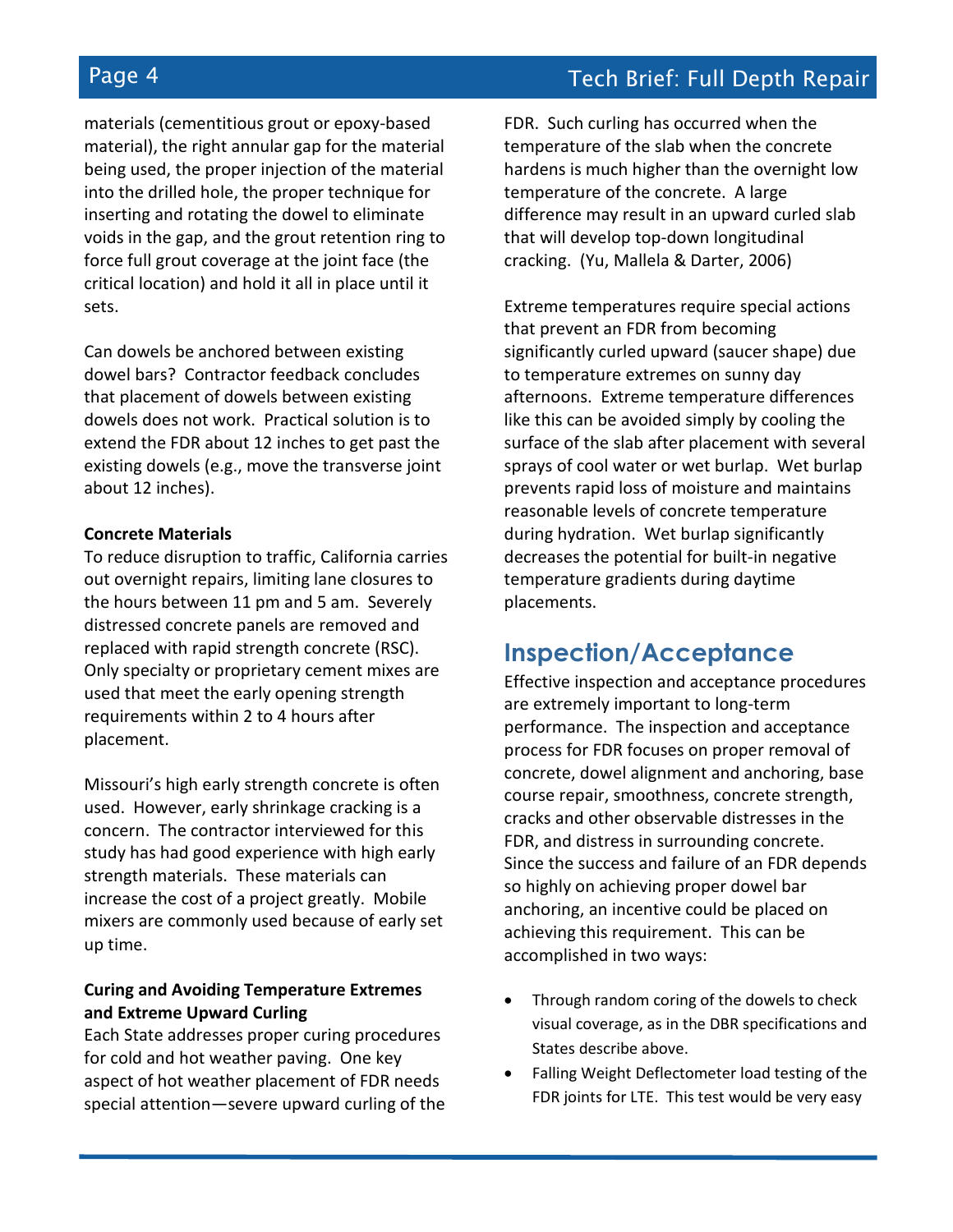and quick to perform. The higher the FDR joint LTE, the greater the incentive. A standard load testing procedure would need to be specified.

As a further aid to inspection/acceptance, a checklist for FDR of portland cement concrete pavements is included in the case study report. (Titus-Glover & Darter, 2007)

## **Performance of FDR**

FDR is considered a cost-effective treatment for many existing JPCP and JRCP that can help significantly extend pavement life before more costly treatments such as an overlay or reconstruction is required. Performance of FDR in California, Missouri, Georgia, Minnesota, Utah, and Washington has been good, providing a service life ranging from 10 to 20+ years for JPCP and JRCP. Properly doweled and anchored FDR minimizes the occurrence of joint faulting with subsequent roughness and cracking. A recent performance analysis in California indicated that a very high percentage of rapid strength concrete FDR (98.6 percent) are performing very well after 3 to 8 years on a dozen projects. The same has been true for FDR with conventional material in the other States included in this study. (Bhattacharya, Zola & Rawool, 2008)

## **FDR Summary**

The full-depth repair technology has evolved into a reliable restoration technique that is essential to producing a significant increase in life for JPCP and JRCP. FDR, when combined with repairs such as dowel bar retrofit and diamond grinding, significantly enhances concrete pavement service life (> 15 years). The key factors to long life of full-depth repair include the following:

- Incorporating a dowel bar design that ensures joint faulting will not occur well into the future.
- Proper anchoring of the dowels into the slab.
- Proper construction of other FDR steps.

California, Missouri, and the other States mentioned herein have excellent specifications, special provisions, and standards that provide long-life FDR projects. With proper project selection, design, construction, and inspection of CPR projects involving FDR, these States have demonstrated that many restored pavements can last from 15 to beyond 20 years before another restoration or rehabilitation.

## **References**

Bhattacharya, B., M. Zola, and S. Rawool. *Evaluation of Rapid Strength Concrete Slab Repairs*. Sacramento: California Department of Transportation, 2008.

Titus-Glover, L., and M. Darter. *Guidelines for Improving Full-Depth Repair of PCC Pavements in Wisconsin.* Madison: Wisconsin Department of Transportation, 2008.

[http://wisconsindot.gov/documents2/research](http://wisconsindot.gov/documents2/research/07-03fulldepthconcrete-fr1.pdf) [/07-03fulldepthconcrete-fr1.pdf](http://wisconsindot.gov/documents2/research/07-03fulldepthconcrete-fr1.pdf)

Yu, T., J. Mallela, and M. Darter. *Early Opening of Full-Depth Pavement Repairs.* Washington: U.S. Federal Highway Administration, 2006. FHWA-RD-02-085.

[https://www.fhwa.dot.gov/pavement/pub\\_det](https://www.fhwa.dot.gov/pavement/pub_details.cfm?id=407) [ails.cfm?id=407](https://www.fhwa.dot.gov/pavement/pub_details.cfm?id=407)